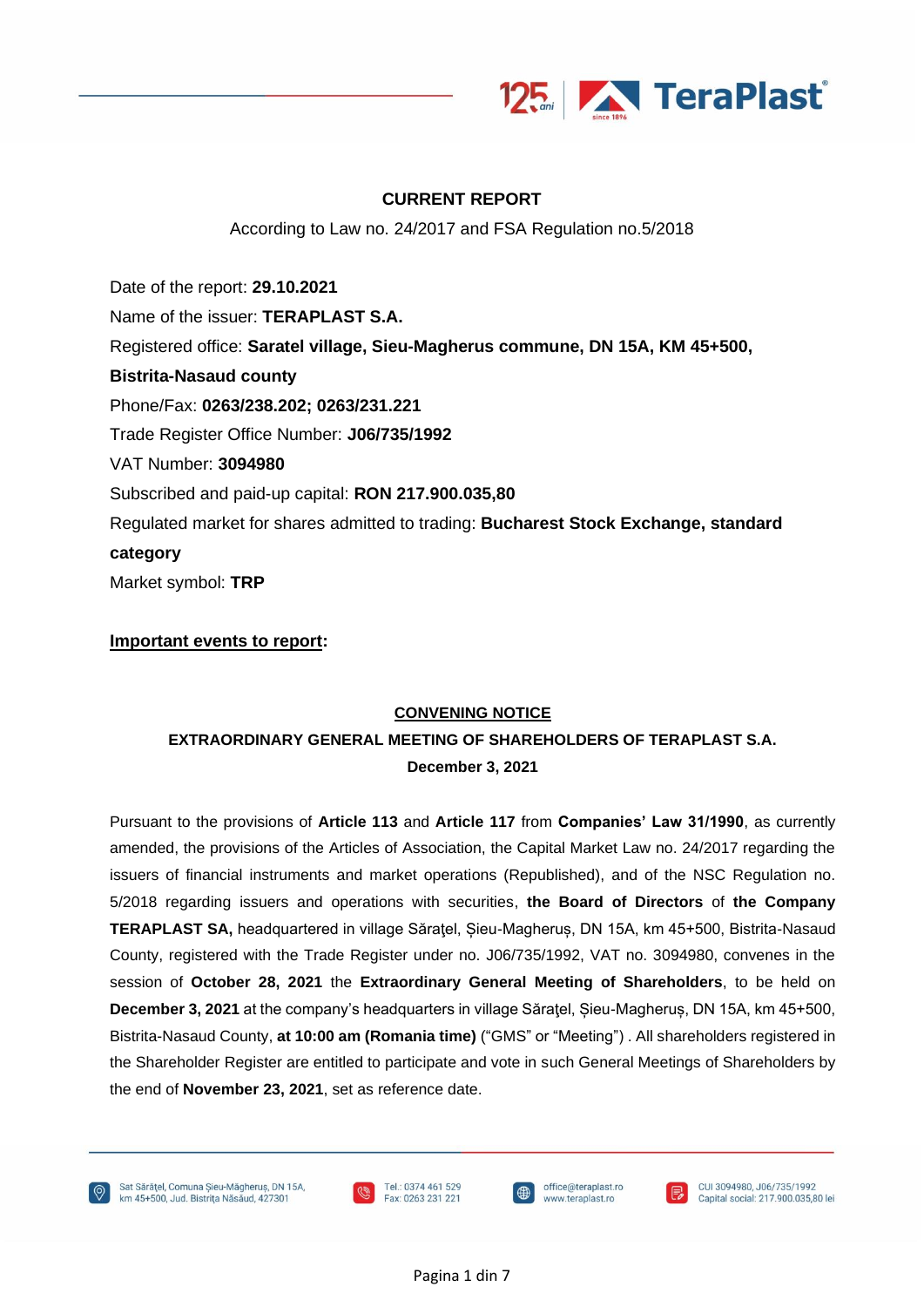

### **The Extraordinary General Meeting of Shareholders will have the following:**

#### **AGENDA:**

1. Approval to amend the Extraordinary General Meeting of the Company's Shareholders Decision no. 1 dated August 24, 2020, as subsequently amended by the Extraordinary General Meeting Decision no. 1 dated June 25, 2021, approving the *repurchase of a maximum number of 5.500.000 shares with a par value of 0.1 lei/share at a minimum price equal to the BVB market price at the time of purchase and a maximum price of 1 leu/share*, as follows:

increasing the maximum purchase price of the repurchased shares, from 1.00 leu/share to 2 lei/share;

supplementing the number of shares to be repurchased (bought back) by 2.000.000 shares; a maximum number of 7.500.000 shares are to be thus repurchased;

- the own shares repurchased by the Company shall be offered for free to the employees, the senior employees of the member companies of Teraplast Group and the directors of the company, within a stock option plan program.

2. Entrusting the Board of Directors with the fulfilment of the resolution adopted by the Extraordinary General Meeting of Shareholders.

3. Appointing the Chairman of the Extraordinary General Meeting of Shareholders to sign the GMS Resolution on behalf and in the name of all the attending shareholders.

4. Appointing the Company's legal counsel, Ms. Kinga Vaida, to carry out all formalities concerning the EGM recording with the Trade Register Office attached to Bistrita-Nasaud Court and its publication in the Official Gazette of Romania, Part IV.

**Considering the Romanian public authorities' latest recommendations in relation to prevention / limitation of the spread of COVID-19, Teraplast strongly recommends to its shareholders, to the extent possible:**

➢ **to access the supporting materials for OGMS and EGMS in electronic format, available on the company's website, rather than in hardcopy at the Correspondence Entry;**

➢ **to vote by correspondence by using the ballot paper for the vote by correspondence;**



j

office@teraplast.ro

www.teraplast.ro

CUI 3094980, J06/735/1992

Capital social: 217.900.035.80 lei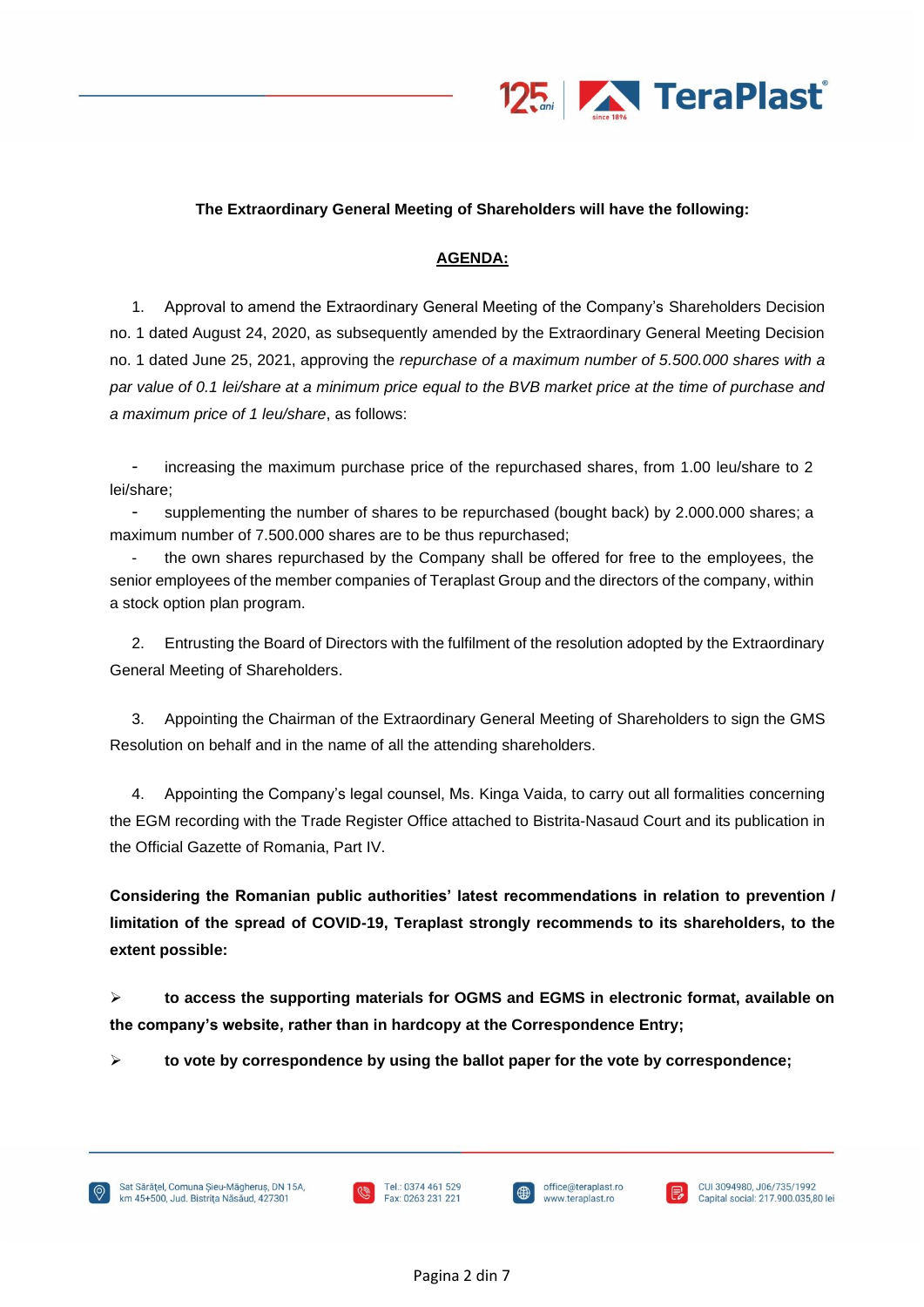

➢ **to use, as communication means, the e-mail having attached an extended electronic signature, rather than the mail or courier at the Correspondence Entry, when submitting (i) proposals with respect to adding new items on the OGMS/EGMS agenda, (ii) draft resolutions, (iii) written questions before OGMS/EGMS, (iv) the powers of attorney for representation in the OGMS/EGMS or (v) the Voting Bulletins for voting by correspondence.**

*The company recommends participation and distance voting of its shareholders in the convened General Meeting by electronic means.*

*The shareholders registered in the Shareholder Register on the Reference Date can participate in the Meeting convened by this Notice to Convene including by using the tele/video conference system for the Meeting, through the Evote platform made available by the Company, by accessing the link [https://trp.evote.ro](https://trp.evote.ro/)*. *The participation procedure and electronic voting in the convened Meeting shall be made available to the shareholders on the company's website:* [www.teraplast.ro](http://www.teraplast.ro/), *Category "Investors", Section "General Meeting of the Shareholders" starting with November 2, 2021.*

(1) One or more shareholders jointly or severally representing at least 5% of the share capital, have the right (i) to introduce items on the General Meeting of Shareholders' agenda, provided that each item is accompanied by an explanation or a decision draft submitted for adoption to the General Meeting of Shareholders; (ii) to submit decision drafts for the items included or suggested to be included on the General Meeting's agenda.

(2) Any of the rights stipulated in paragraph (1) above may only be exercised in written, and the documents shall be submitted in a closed envelope at the company's headquarter, or sent by any type of mail or fast delivery with acknowledgment of receipt, the envelope bearing a clear note written in capital letters "FOR THE EXTRAORDINARY GENERAL MEETING OF SHAREHOLDERS OF 3/6.12.2021", or sent by messenger delivery or electronic means, with the extended electronic signature included according to Law 455/2001 on the electronic signature, at the following e-mail [secretariatCA@teraplast.ro,](mailto:secretariatCA@teraplast.ro) mentioning at subject: "FOR THE EXTRAORDINARY GENERAL MEETING OF SHAREHOLDERS OF 3/6.12.2021".

(3) The shareholders can exercise the rights stipulated in paragraph (1) letters (i) and (ii) within maximum 15 calendar days following the date of publication of this convening notice, namely no later than **November 18, 2021 inclusively.** Each shareholder shall be entitled to address questions regarding the items on the General Meeting's agenda, and the company shall reply to the shareholders' questions during such meeting. The questions shall be submitted in a closed envelope at the company's headquarter, or



Sat Sărătel, Comuna Sieu-Măgherus, DN 15A. km 45+500, Jud. Bistrița Năsăud, 427301





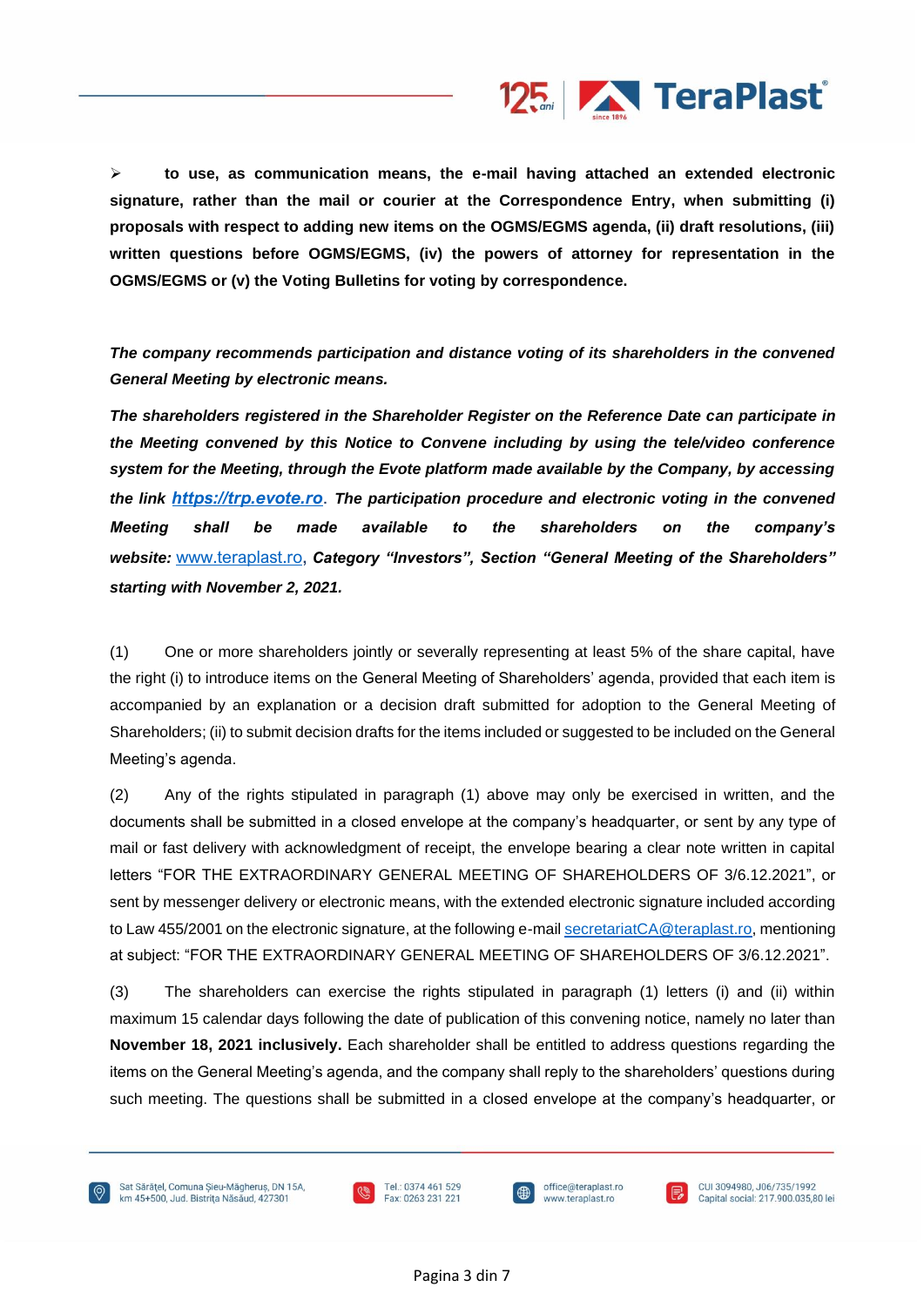

CUI 3094980, J06/735/1992

Capital social: 217.900.035.80 lei

sent by any type of mail or fast delivery with acknowledgment of receipt, the envelope bearing a clear note written in capital letters "FOR THE EXTRAORDINARY GENERAL MEETING OF SHAREHOLDERS OF 3/6.12.2021", or sent by messenger delivery or electronic means, with the extended electronic signature included according to Law 455/2001 on the electronic signature, at the following e-mail [secretariatCA@teraplast.ro,](mailto:secretariatCA@teraplast.ro) mentioning at subject: "FOR THE EXTRAORDINARY GENERAL MEETING OF SHAREHOLDERS OF 3/6.12.2021", on or **December 2, 2021 inclusively**.

The shareholders can participate in person or they can be represented in the General Meetings of Shareholders either by their legal representatives or by other agents authorised by a special power of attorney or a general power of attorney, as provided by Article 105 of Law 24/2017 on the issuers of financial instruments and market operations (republished).

Shareholders' access shall be permitted upon proof of their identity, consisting in case of shareholders, who are natural persons, of their ID card or, in case of legal entities, legal representative.

Shareholders can appoint a representative by a general power of attorney (authorisation) valid for no more than three years, authorising the appointed representative to vote in any matter subject to discussions of the General Meetings of Shareholders, provided such power of attorney (authorisation) be given by the shareholder, as customer, to an intermediary defined as per Article 2 paragraph (1) item 19 of Law 24/2017 on the issuers of financial instruments and market operations (republished), or to a lawyer.

The shareholders cannot be represented in the General Meeting of Shareholders based on a general power of attorney (authorisation) by a person subject to a conflict of interests, pursuant to Article 105 paragraph (15) of Law 24/2017 on the issuers of financial instruments and market operations (republished).

General powers of attorney (authorisations) should be submitted to the Company Record Office or sent by any type of mail or courier with acknowledgement of receipt, 48 hours before the general meeting, namely no later than **December 1, 2021**, 08:00 am (Romania time), in copy, including the mention "Certified to be a true copy of the original" signed by the representative. The powers of attorney can also be sent by e-mail with the extended electronic signature included according to Law 455/2001 on the electronic signature, at the following e-mail [secretariatCA@teraplast.ro,](mailto:secretariatCA@teraplast.ro) mentioning at subject: "FOR THE EXTRAORDINARY GENERAL MEETING OF SHAREHOLDERS OF 3/6.12.2021".

The quality of shareholder and, in case of shareholders, who are legal entities, or entities without legal personality, the quality of legal representative is ascertained based on the list of shareholders as of the reference/registration date, received by the issuer from the Central Depository or, accordingly, in case of different reference/registration dates, based on the following documents submitted to the issuer by the shareholder:

office@teraplast.ro

www.teraplast.ro

a) the statement of account certifying the quality of shareholder and the number of owned shares;

Tel.: 0374 461 529

Fax: 0263 231 221

j

Sat Sărătel, Comuna Sieu-Măgherus, DN 15A.

km 45+500, Jud. Bistrița Năsăud, 427301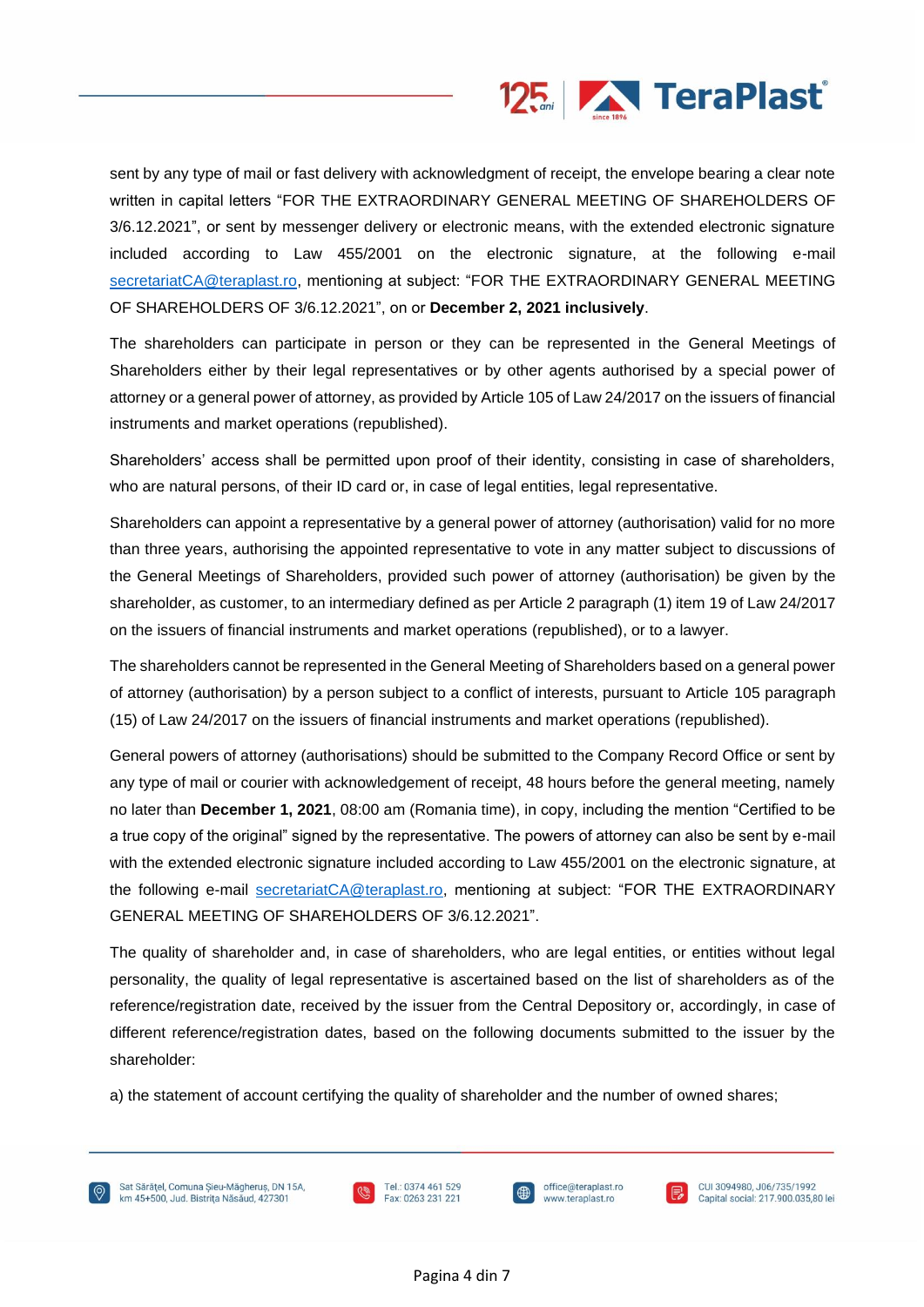

b) documents certifying that the details of the legal representative are recorded at the Central Depository/ participants concerned;

However, if the Shareholder did not inform the Central Depositary in a timely manner of its legal representative or if this information is not mentioned in the list of shareholders from the reference date received by the Company from the Central Depository, then the proof of the representative status will be with the Company Statement, or a certified copy of the original, issued by the Trade Registry or any other document, in original or in a copy conforming to the original, issued by another similar authority in the State in which the shareholder is legally registered, for the purpose of proving the existence of the legal person and the legal representative's name / quality, with a maximum of 1 month validity reported on the date of publication of the convocation of the general meeting.

The documents attesting the quality of legal representative elaborated in a foreign language other than English must be accompanied by a translation done into Romanian or English by a certified translator.

The identification criteria referred above shall be accordingly applied also in case the need arises to prove that the shareholder, suggesting for new items to be included in the General Meeting of Shareholders' agenda, or directing questions to the issuer related to the items included in the General Meeting of Shareholders' agenda, is a legal representative.

Pursuant to Article 200 paragraph (4) of the NSC Regulation no. 5/2018 of financial instruments and market operations issuers, a shareholder can appoint only one representative in a certain General Meeting. However, if a shareholder holds shares of a company in several security accounts, such restriction shall not prevent such shareholder to appoint separate representatives for the shares held in each security account, for a certain General Meeting. Such provision is not detrimental to the provisions of paragraph (6) of Article 200 of the NSC Regulation no. 5/2018.

Pursuant to Article 200 paragraph (5) of the NSC Regulation no. 5/2018, a shareholder can appoint by power of attorney one or several deputy representatives for a general meeting, in the event the representative appointed as per paragraph (4) above is unable to attend. Where several deputy representatives are appointed by power of attorney, the order in which they will act shall be established.

The shareholders can cast their votes for the items noted in the agenda by mail, and the vote application form, accurately filled out and signed, shall be sent in a sealed envelope to the company's headquarter, which should arrive at the company's headquarter no later than **December 1, 2021**, 08:00 am (Romania time), the envelope bearing a clear note written in capital letters "FOR THE EXTRAORDINARY GENERAL MEETING OF SHAREHOLDERS OF 3/6.12.2021". The voting bulletins can be sent by e-mail with the extended electronic signature included according to Law 455/2001 on the electronic signature, at the following e-mail [secretariatCA@teraplast.ro,](mailto:secretariatCA@teraplast.ro) mentioning at subject: "FOR THE EXTRAORDINARY GENERAL MEETING OF SHAREHOLDERS OF 3/6.12.2021".



Sat Sărătel, Comuna Sieu-Măgherus, DN 15A. km 45+500, Jud. Bistrița Năsăud, 427301





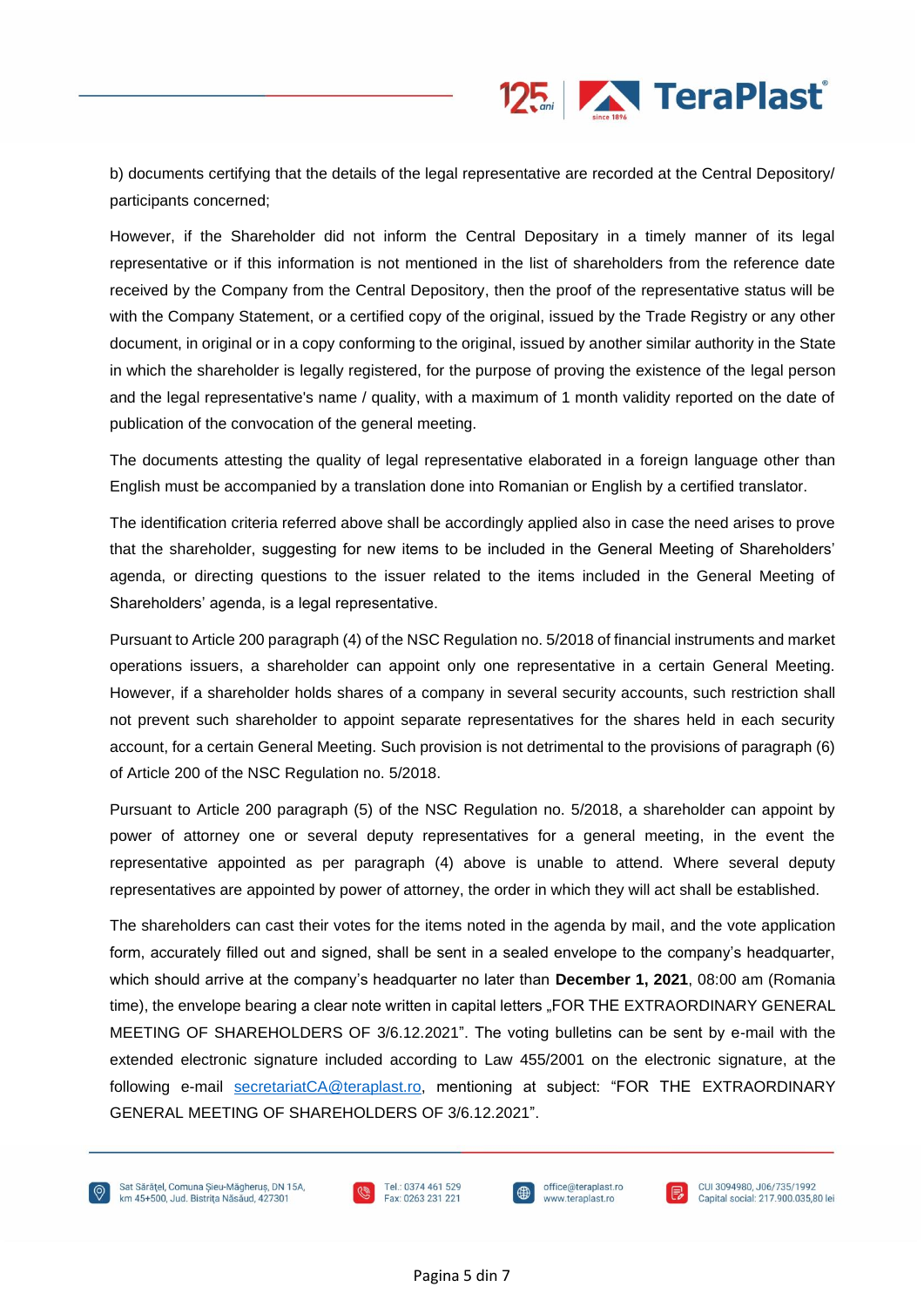

A representative can cast his/her vote by mail only when such representative has received from the shareholder a special/general power of attorney which will be submitted to the issuer pursuant to Article 105 par. (14) of Law 24/2017 on the issuers of financial instruments and market operations.

Special power of attorney forms to be used for voting by representative, the forms to be used for voting by mail, as well the Procedure for participation and electronic voting at the general meeting of shareholders shall be made available for shareholders both in Romanian and in English, at the company's headquarter from **8:00 am to 4:30 pm** and on the company website: [www.teraplast.ro,](http://www.teraplast.ro/) heading "Investors", Section "General Meeting of Shareholders", starting with **November 2, 2021.**

The special powers of attorney and the voting bulletins by mail shall be submitted in Romanian or English originals at the company's headquarter, or sent by any type of mail or fast delivery with acknowledgment of receipt, not later than **December 1, 2021,** 08:00 am (Romania time), the envelope bearing a clear note written in capital letters .. FOR THE EXTRAORDINARY GENERAL MEETING OF SHAREHOLDERS OF 3/6.12.2021", or can be sent by e-mail with the extended electronic signature included according to Law 455/2001 on the electronic signature, at the following e-mail [secretariatCA@teraplast.ro,](mailto:secretariatCA@teraplast.ro) mentioning at subject: "FOR THE EXTRAORDINARY GENERAL MEETING OF SHAREHOLDERS OF 3/6.12.2021".

One copy shall be handed over to the representative, one shall be kept by the company, and the third copy shall be kept by the shareholder.

When completing the special powers of attorney and the voting bulletins by mail, the possibility of completing the G.M.S. agenda by new items shall be considered. In such event, the updated special powers of attorney and updated ballots, both in Romanian and in English, can be obtained from the Company Record Office and the company's website [www.teraplast.ro,](http://www.teraplast.ro/) Heading "Investors", Section "General Meeting of Shareholders", as of the date of publishing the completed agenda.

If the agenda is completed, the agenda completed with the items proposed by the shareholders will be published with the fulfillment of the requirements provided by the law and / or by the articles of incorporation for convening the general meeting, at least 10 days before the general meeting, respectively until November 22, 2021, inclusive.

In case the agenda is completed and the shareholders do not send updated special powers of attorney and/or ballots by mail, the special powers of attorney and/or voting bulletins by mail sent before completing the agenda shall be taken into account only for such items that are also found on the initial agenda.

Any informative documents and materials, and also the decision drafts related to the matters listed in the agenda of the General Meeting of Shareholders shall be made available to the shareholders both in Romanian and in English, at the company's headquarters, during business days, from **8 am to 4:30 pm,**

Sat Sărătel, Comuna Sieu-Măgherus, DN 15A. km 45+500, Jud. Bistrița Năsăud, 427301